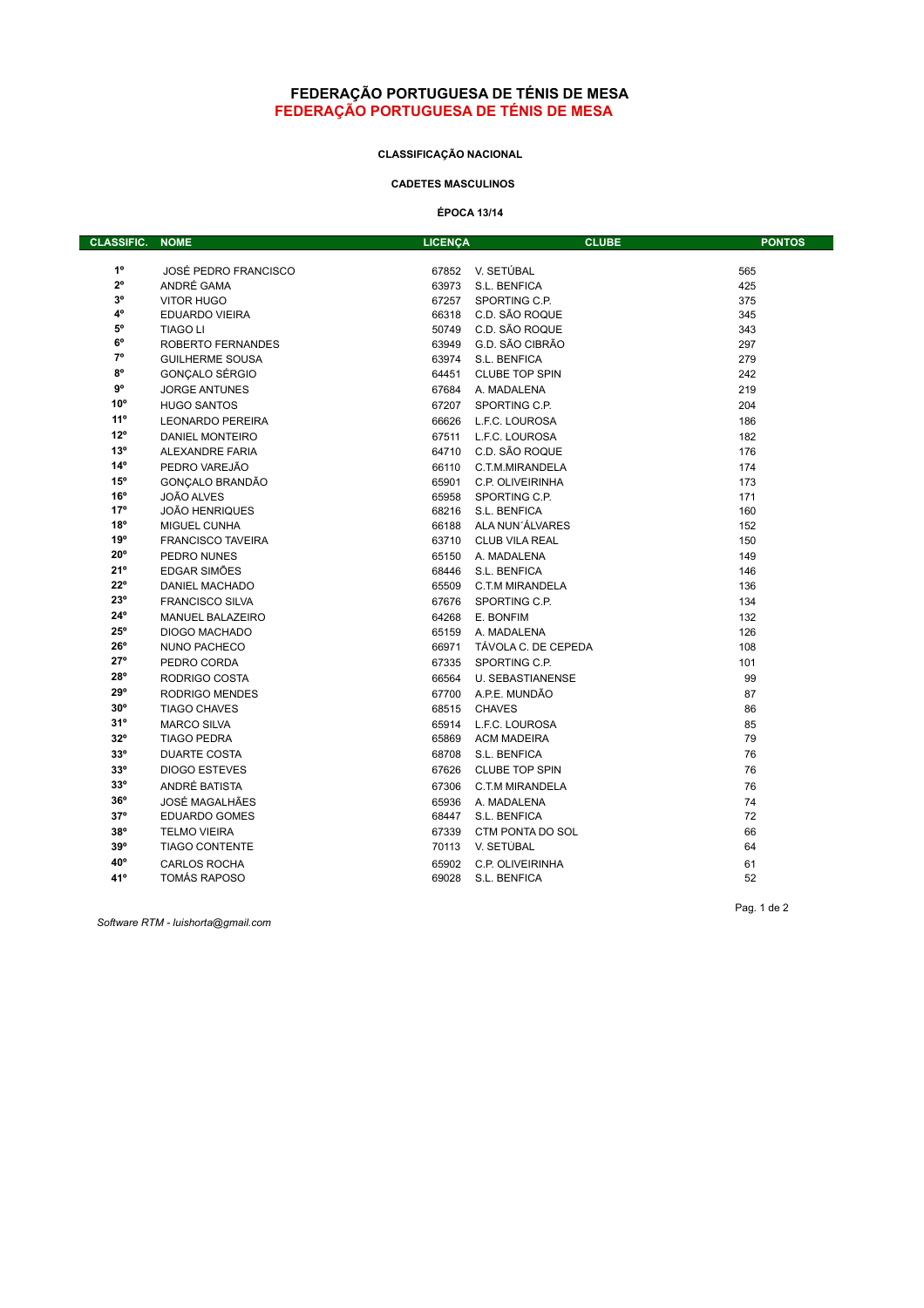## **FEDERAÇÃO PORTUGUESA DE TÉNIS DE MESA FEDERAÇÃO PORTUGUESA DE TÉNIS DE MESA**

### **CLASSIFICAÇÃO NACIONAL**

### **CADETES MASCULINOS**

## **ÉPOCA 13/14**

| <b>CLASSIFIC.</b> | <b>NOME</b>                                  | <b>LICENÇA</b> | <b>CLUBE</b>                        | <b>PONTOS</b>  |
|-------------------|----------------------------------------------|----------------|-------------------------------------|----------------|
|                   |                                              |                |                                     |                |
| 41°               | RODRIGO NEVES                                | 69380          | SÃO MARCOS                          | 52             |
| 43°               | <b>JOSÉ PEREIRA</b>                          | 67677          | TÁVOLA C. DE CEPEDA                 | 50             |
| 44°               | <b>LUIS SOBRAL</b>                           | 65250          | <b>B. MISERICÓRIDA</b>              | 49             |
| 44°               | <b>RUBEN RICARDO</b>                         | 68649          | C.T.M MIRANDELA                     | 49             |
| 46°               | <b>DAVID TEIXEIRA</b>                        | 63709          | C. VILA REAL                        | 37             |
| 47°               | <b>LEANDRO SILVA</b>                         | 64309          | DRAGÕES VALBOENSES                  | 36             |
| 48°               | <b>LEANDRO TAMISSA</b>                       | 68417<br>69372 | <b>GD PIC-NIC</b><br>SPORTING C.P.  | 25<br>24       |
| 49°<br>49°        | <b>GUILHERME MARTINS</b><br>JOÃO GOMES       | 67262          | <b>GDCAAA GUILHABREU</b>            | 24             |
| 49°               | <b>DAVID GONCALVES</b>                       | 66972          | <b>CTM CAMPO</b>                    | 24             |
| 49°               | RICARDO COUTO                                | 67516          | <b>NOVELENSE</b>                    | 24             |
| 53°               | <b>TOMÁS FERREIRA</b>                        | 67660          | <b>ACM MADEIRA</b>                  | 22             |
| 54°               | <b>FRANCISCO COSTA</b>                       | 65519          | CTM PONTA DO SOL                    | 19             |
| $55^{\circ}$      | JOÃO GOIS                                    | 69093          | C.D SÃO ROQUE                       | 17             |
| $56^{\circ}$      | <b>JOÃO BASILIO</b>                          | 69305          | <b>ACM MADEIRA</b>                  | 15             |
| 67°               | <b>GONÇALO GOMES</b>                         | 67596          | CD 1º MAIO                          | 14             |
| 58°               | JOÃO RESENDE                                 | 65070          | <b>ARADA</b>                        | 12             |
| 58°               | PEDRO SANTOS                                 | 65760          | <b>U. SEBASTIANENSE</b>             | 12             |
| 58°               | <b>ARTUR GONÇALVES</b>                       | 66961          | <b>IFC TORRENSE</b>                 | 12             |
| 58°               | <b>FRANCISCO FERNANDES</b>                   | 66790          | C. VILA REAL                        | 12             |
| 58°               | <b>TOMÁS COSTA</b>                           | 69938          | <b>SC TORRES</b>                    | 12             |
| 58°               | <b>FRANCISCO OLIVEIRA</b>                    | 70103          | <b>IFC TORRENSE</b>                 | 12             |
| 58°               | <b>FRANCISCO MACEDO</b>                      | 68459          | C.T.M TAIPAS                        | 12             |
| 58°               | JOÃO CHAPADO                                 | 69512          | <b>BOA HORA FC</b>                  | 12             |
| 58°               | ANDRÉ SANTOS                                 | 69135          | ACADEMIA 8 JANEIRO                  | 12             |
| 58°               | RODRIGO PAULO                                | 68214          | <b>CLUBE TOP SPIN</b>               | 12             |
| 58°               | ANDRÉ FERREIRA                               | 69434          | S.L. BENFICA                        | 12             |
| 58°               | <b>MANUEL BARATA</b>                         | 68520          | LEÕES PORTO SALVO                   | 12             |
| 58°               | MIGUEL CALDEIRA                              |                | 69807 V. SETÚBAL                    | 12             |
| 58°               | PEDRO SILVA                                  | 69758          | TÁVOLA C. DE CEPEDA                 | 12             |
| 58°               | PEDRO OLHERO                                 | 67471          | <b>CCR ARRABÃES</b>                 | 12             |
| 58°               | LUÍS RODRIGUES                               |                | 70032 V. SETÚBAL                    | 12             |
| 58°               | <b>DAVID NEVES</b>                           | 69239          | <b>SÃO MARCOS</b>                   | 12             |
| 58°               | <b>GONÇALO RAMOS</b>                         | 68443          | V. SETÚBAL                          | 12             |
| 58°               | LUIS JESUS                                   | 69391          | G.D. SÃO CIBRÃO                     | 12             |
| 58°               | ANDRÉ RIBEIRO                                | 62971          | <b>NOVELENSE</b>                    | 12             |
| 58°               | <b>TOMÁS MARREIRO</b>                        | 68661          | <b>CTM LAGOS</b><br>ALA NUN'ÁLVARES | 12<br>12       |
| 58°<br>58°        | <b>AMADO MARTINS</b><br><b>FÁBIO PEREIRA</b> | 64311<br>69460 | <b>C.T.M TAIPAS</b>                 | 12             |
| 81°               | <b>MIGUEL PEREIRA</b>                        | 68032          | C.D SÃO ROQUE                       | 10             |
| 81°               | <b>CLIFE ABREU</b>                           | 67960          | <b>GD ESTREITO</b>                  | 10             |
| 83°               | LUIS CARVALHO                                | 69326          | CD 1º MAIO                          | 9              |
| 83°               | <b>EMANUEL LEÇA</b>                          | 65402          | ADC PONTA DO PARGO                  | 9              |
| $83^{\circ}$      | <b>GONÇALO RAMOS</b>                         | 69302          | ACM MADEIRA                         | 9              |
| 83°               | <b>TIAGO ROCHA</b>                           | 69253          | CSD CÂMARA DE LOBOS                 | 9              |
| 83°               | FÁBIO ALMADA                                 | 67149          | CTM PONTA DO SOL                    | 9              |
| $83^\circ$        | <b>JOÃO FERNANDES</b>                        | 68826          | CD 1º MAIO                          | 9              |
| 89°               | JOÃO ALVES                                   | 65490          | ADC PONTA DO PARGO                  | $\overline{7}$ |
| $89^\circ$        | JOÃO FERREIRA                                | 69798          | C.D. SÃO ROQUE                      | 7              |
| 91°               | <b>GONCALO JESUS</b>                         | 69407          | SPORTING C. MADEIRA                 | 6              |
| 91°               | ANDRÉ DIAS                                   | 69058          | C.D. SÃO ROQUE                      | 6              |
| 91°               | <b>FRANCISCO FRANCO</b>                      | 66148          | ADC PONTA DO PARGO                  | 6              |
| 91°               | <b>RUBEN JESUS</b>                           | 69546          | C.D SÃO ROQUE                       | 6              |
| 91°               | <b>TOMÁS RODRIGUES</b>                       | 69524          | <b>CTM SANTA TERESINHA</b>          | 6              |
| 91°               | JOÃO ALVES                                   | 68706          | C.D. SÃO ROQUE                      | 6              |
| $97^\circ$        | AFONSO CÂMARA                                | 68498          | CD 1º MAIO                          | 4              |
| $97^\circ$        | <b>MARCO RODRIGUES</b>                       | 67808          | CD 1º MAIO                          | 4              |
| $99^\circ$        | RODRIGO VIVEIROS                             | 68451          | CD ESCOLA DE SANTA                  | 2              |
| 100°              | FERNANDO LEÓN                                | 69083          | CSD CÂMARA DE LOBOS                 | 1              |